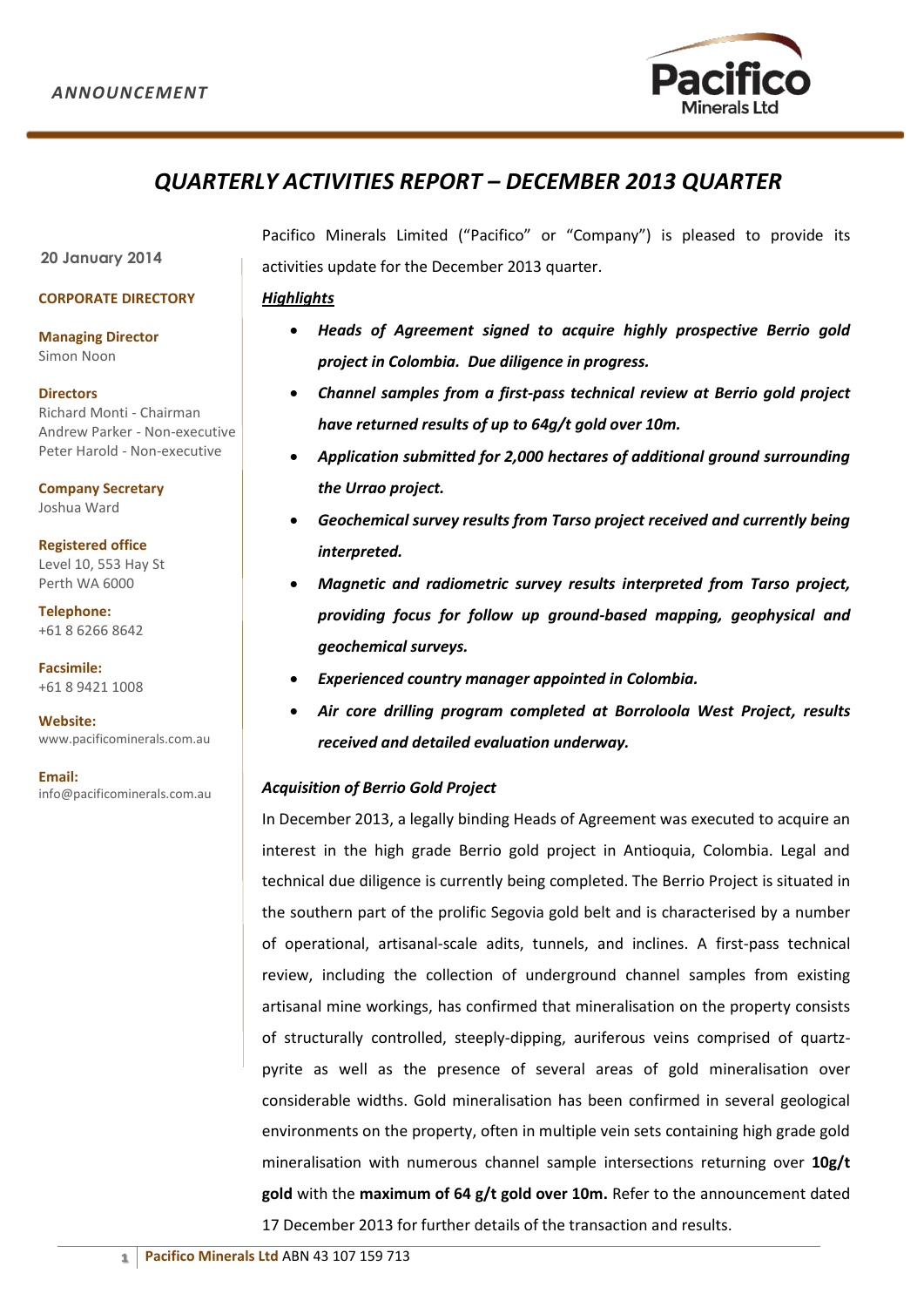



*Figure 1: Berrio Location Map Figure 2: Highlights of tunnel channel sampling program*

# *Urrao Project, Colombia – Copper/Gold/Silver (Pacifico earning up to 90%)*

The Urrao Project is part of the Choco porphyry copper belt and is located 35km north west of Tarso in the municipality of Urrao and Salgar. The licence consists of three granted tenements covering a total area of approximately 2,001 hectares. During the quarter, the Company applied for approximately 2,000 hectares of prospective ground adjacent to the Urrao Project. Planning for an initial exploration program is currently underway.

## *Tarso Project, Colombia – Copper/Gold/Silver (Pacifico earning up to 100%)*

The Tarso Project is located in south-western Antioquia in the Municipality of Pueblo Rico. The licence consists of one granted tenement covering a total area of 1,998 hectares, of which 1,472 hectares is granted for exploration and 526 hectares is for exploitation. The project lies within the Middle Cauca Porphyry Belt of the Western Cordillera between the Cordillera Occidental and the Cordillera, approximately 50km south of Medellin.

In late 2012, a helicopter-borne magnetic and radiometric survey was completed over the Tarso Licence. During the quarter, results of the survey were interpreted by PGN Geosciences, a Melbourne-based consultancy, with the aim of defining fault architecture, tenement geology, identifying zones of alteration, mapping zones of potential dilation and key fault intersections, and delineating potential target zones for economic copper, gold and silver mineralisation. Follow-up geological mapping is planned along with ground-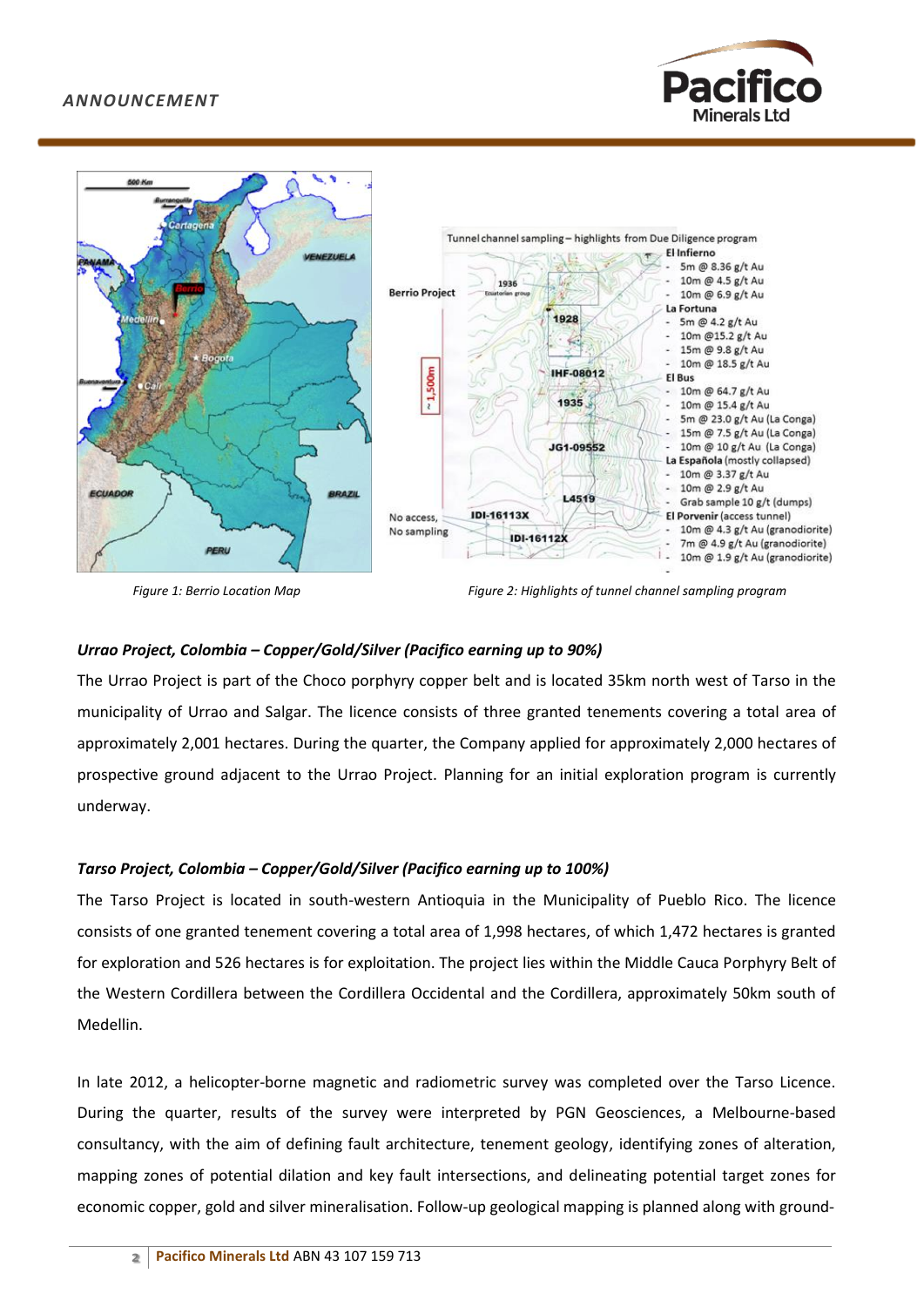

based geophysical (e.g. magnetic, EM, IP and gravity) and geochemical surveys (stream and soil) to better define targets for future drill testing in the prospect area.

Results of a soil geochemical survey over much of the southern part of the Tarso project area have been received and are currently being evaluated in detail. Preliminary interpretation of these results suggest areas of elevated copper, gold and silver coincide in a number of areas with major faults and fault intersections. Confirmation of a possible link between areas of structural preparation and metal enrichment will greatly enhance the exploration potential of the area.

#### *Appointment of Country Manager, Colombia*

In October 2013, the Company appointed John Kieley as Country Manager, Colombia. John is a seasoned explorer with over 39 years of applied experience as a mining and exploration professional. He has worked on mining and exploration projects in Africa, Europe, USA, Canada and all the major mineral belts of South America including Colombia. Fluent in Spanish, John has previously explored for intrusion-related mesothermal gold deposits in Colombia.

#### *Borroloola West Project, Northern Territory – Copper/Manganese (Alliance earning up to 80%)*

The Borroloola West Project is a large greenfields exploration project covering 3,936 km<sup>2</sup> in East Arnhem Land of the Northern Territory, 600 km southeast of Darwin.

In September 2013, thirteen air core drill holes of a planned twenty one hole program were completed at the Towns and Lorella prospects. All of the proposed drill holes were located to provide stratigraphic and geochemical information that will be used to better assess manganese and copper potential across the tenements. More specifically, the drill hole samples collected were designed to provide information on the depositional age and setting of shallow marine sediments known to dominate the upper, largely unconsolidated, cover sequence in the target areas. This, together with geochemical data, will identify stratigraphic intervals prospective for stratiform manganese deposits similar to those currently being exploited at the BHP Billiton/Anglo American-owned Groote Eylandt mine, approximately 170km to the north east. Samples collected from the holes drilled have been dispatched to laboratories for processing and analysis. In November 2013, a field mapping and geochemical sampling campaign was completed. The Company expects to announce results of recent work at Borroloola in January 2014.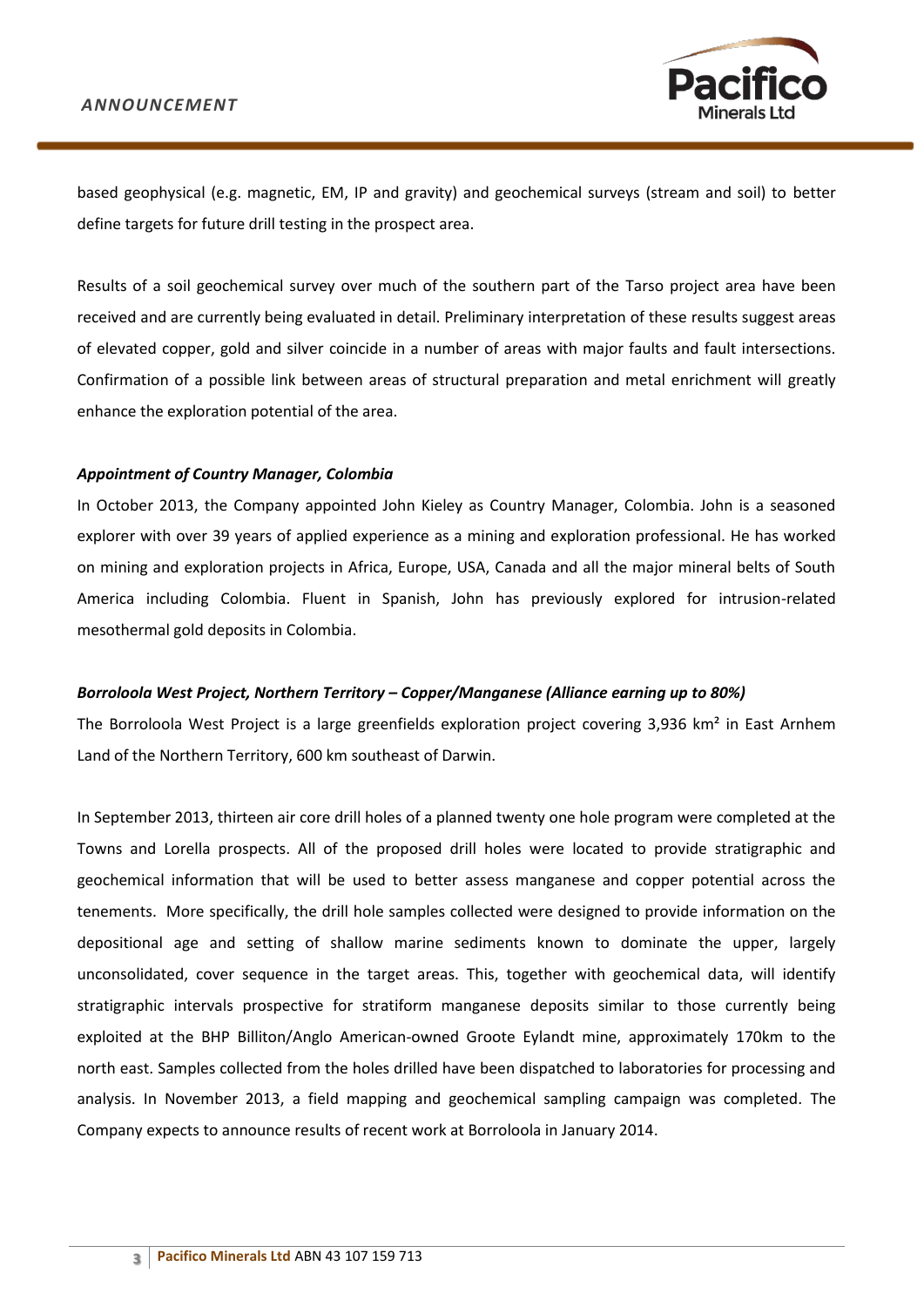

#### *The Strategic Alliance Agreement*

In December 2013, Pacifico received notice from Cliffs advising of its intention to end the Strategic Alliance Agreement on 8 February 2014.

#### *Mount Jukes Project, Tasmania – Copper/Gold/Base Metals (Pacifico 20%, Corona Minerals Ltd 80%)*

The Mt Jukes Project is adjacent to the Vedanta owned Mt Lyell copper/gold project in Tasmania. Corona Minerals Ltd ("Corona") is the operator and manager of this project. During the quarter, results of a recent rock chip sampling and mapping program were announced by Corona. Details can be found on Corona's website [www.coronaminerals.com.](http://www.coronaminerals.com/)

## *Springfield Project, New South Wales – Gold (Pacifico 20%, Meridien Resources Ltd 80%)*

The licence covers 70km<sup>2</sup> centred between Gulgong and Mudgee, 220km northwest of Sydney, NSW. The original Springfield tenement (EL5991) expired and was replaced by the grant of EL4220 to Stonewall Resources Limited (formerly Meridien Resources Limited) with Pacifico retaining its 20% interest. Pacifico is awaiting notice of future exploration programs proposed by its JV partner.

## *Wilson River Project, Tasmania – Lead/Zinc/Silver (Pacifico 100%)*

The Wilson River project (EL23/2003) was relinquished during the half year and additional rehabilitation work that has been requested by Mineral Resources Tasmania is underway. Mineral Resources Tasmania is holding a bond of approximately \$57,000.

## *Cash balance at end of quarter*

The consolidated cash balance at 31<sup>st</sup> December 2013 was \$1,530,000 including \$124,000 held in relation to the Strategic Alliance with Cliffs.

## *For further information please contact:*

Simon Noon – Managing Director: +61 08 6266 8642